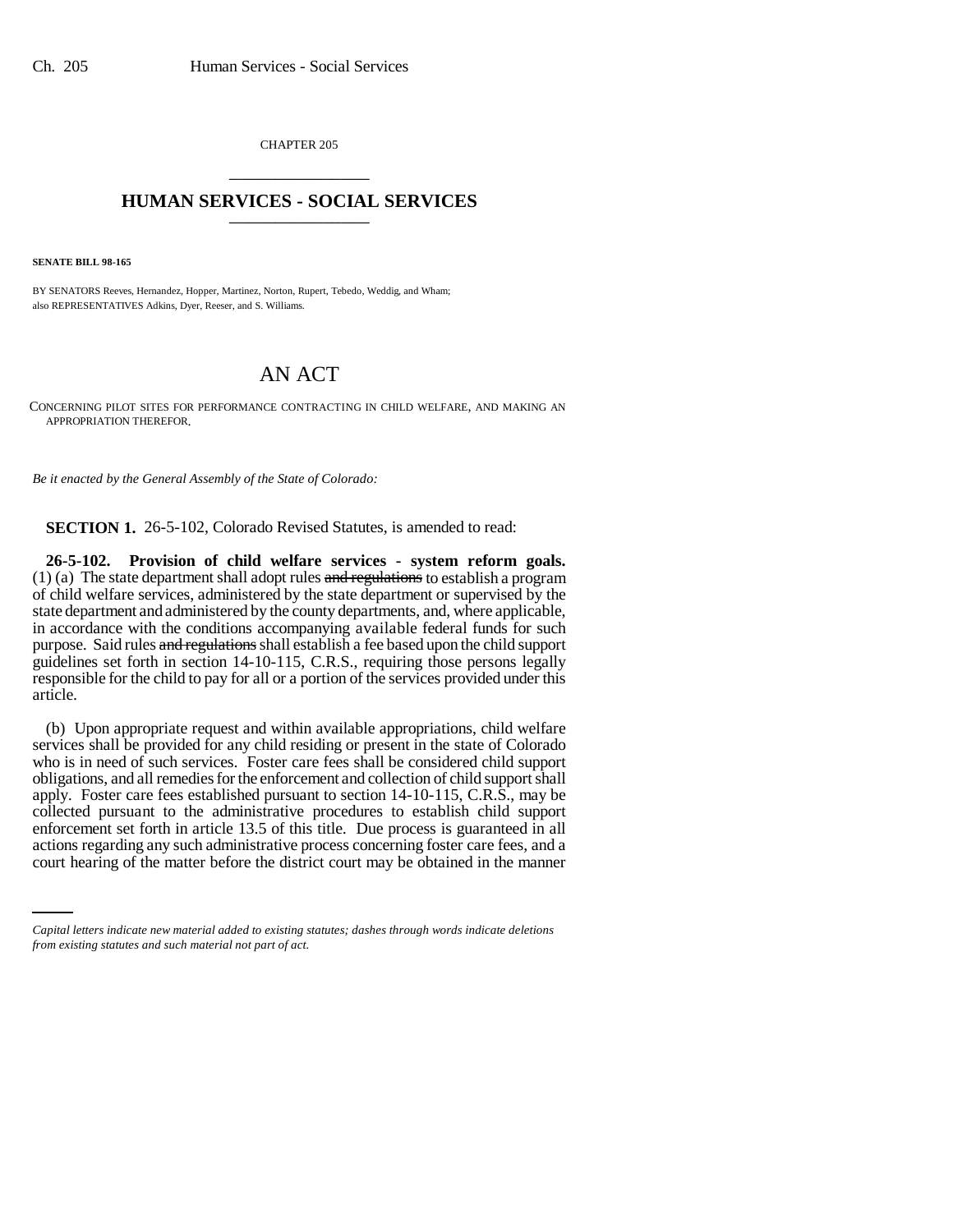prescribed in section 26-13.5-105. Nothing contained in article 13.5 of this title shall be construed to deprive a court of competent jurisdiction from determining the duty of support of any obligor against whom an administrative order is issued pursuant to this article.

(2) REFORMS IN CHILD WELFARE AND RELATED DELIVERY SYSTEMS SHALL BE DIRECTED AT THE FOLLOWING OBJECTIVES:

(a) MORE EFFICIENT AND RESPONSIVE SERVICE SYSTEMS FOR CHILDREN, YOUTH, AND FAMILIES;

(b) INCREASED FLEXIBILITY AND COLLABORATION ACROSS MULTIPLE AGENCIES AND FUNDING STREAMS TO MORE APPROPRIATELY MEET CONSUMER NEEDS AND AVOID COST SHIFTING BETWEEN SYSTEMS;

(c) ENCOURAGEMENT AND AUTHORIZATION FOR A TRULY INTEGRATED SERVICE SYSTEM THAT INCORPORATES BLENDED FUNDING AND ADMINISTRATION;

(d) FOCUS ON QUALITY AND OUTCOME-DRIVEN SERVICES WITH ACCOUNTABILITY FOR AN ENTIRE ARRAY OF SERVICES THAT FAMILIES NEED, RATHER THAN FORCING FAMILIES TO BE TRANSFERRED FROM AGENCY TO AGENCY;

(e) DEVELOPMENT OF DATA SYSTEMS TO SUPPORT THESE GOALS AND TO ALLOW ADMINISTRATORS AND POLICY MAKERS TO BETTER MANAGE AND EVALUATE;

(f) AUTHORITY AND INCENTIVES FOR CREATIVE SOLUTIONS AT THE LOCAL LEVEL THAT ARE NOT BOUND BY THE CONSTRAINTS OF CURRENT AGENCY BARRIERS AND CATEGORICAL FUNDING STREAMS, INCLUDING AUTHORITY FOR LOCAL POLICY MAKERS TO CREATE NEW ENTITIES INCORPORATING BLENDED FUNDING AND ADMINISTRATION;

(g) SUCCESSFUL TRAINING EFFORTS DIRECTED AT COUNTY STAFF, JUDGES, COURT STAFF, PROVIDERS, PARENTS, AND FAMILIES AND OTHER APPROPRIATE ENTITIES THAT ARE INVOLVED IN MANAGED CARE SERVICE SYSTEMS. NOTWITHSTANDING ANY LIMITATION OF THE "M" NOTATION OF THE APPROPRIATION IN THE ANNUAL APPROPRIATION ACT FOR CHILD WELFARE SERVICES, THE STATE DEPARTMENT IS AUTHORIZED TO EXPEND ANY ADDITIONAL FEDERAL OR PRIVATE FUNDING THAT MAY BE AVAILABLE TO SUPPORT THE TRAINING EFFORTS IDENTIFIED IN THIS SUBSECTION (2).

**SECTION 2.** 26-5-105.5, Colorado Revised Statutes, is amended to read:

**26-5-105.5. Pilot programs - county performance agreements - state department certificate program - authorized - repeal.** (1) (a) The state department may enter into performance contracts AGREEMENTS with not more than three counties or groups of counties for the delivery of child welfare services. An interested county shall apply to the state department not later than August 1, 1997, and the implementation of such pilot programs shall commence not later than September  $\overline{1}$ , 1997.

(b) IN ADDITION TO THE PILOT PROGRAMS AUTHORIZED PURSUANT TO THE PROVISIONS OF PARAGRAPH (a) OF THIS SUBSECTION (1), ANY INTERESTED COUNTY OR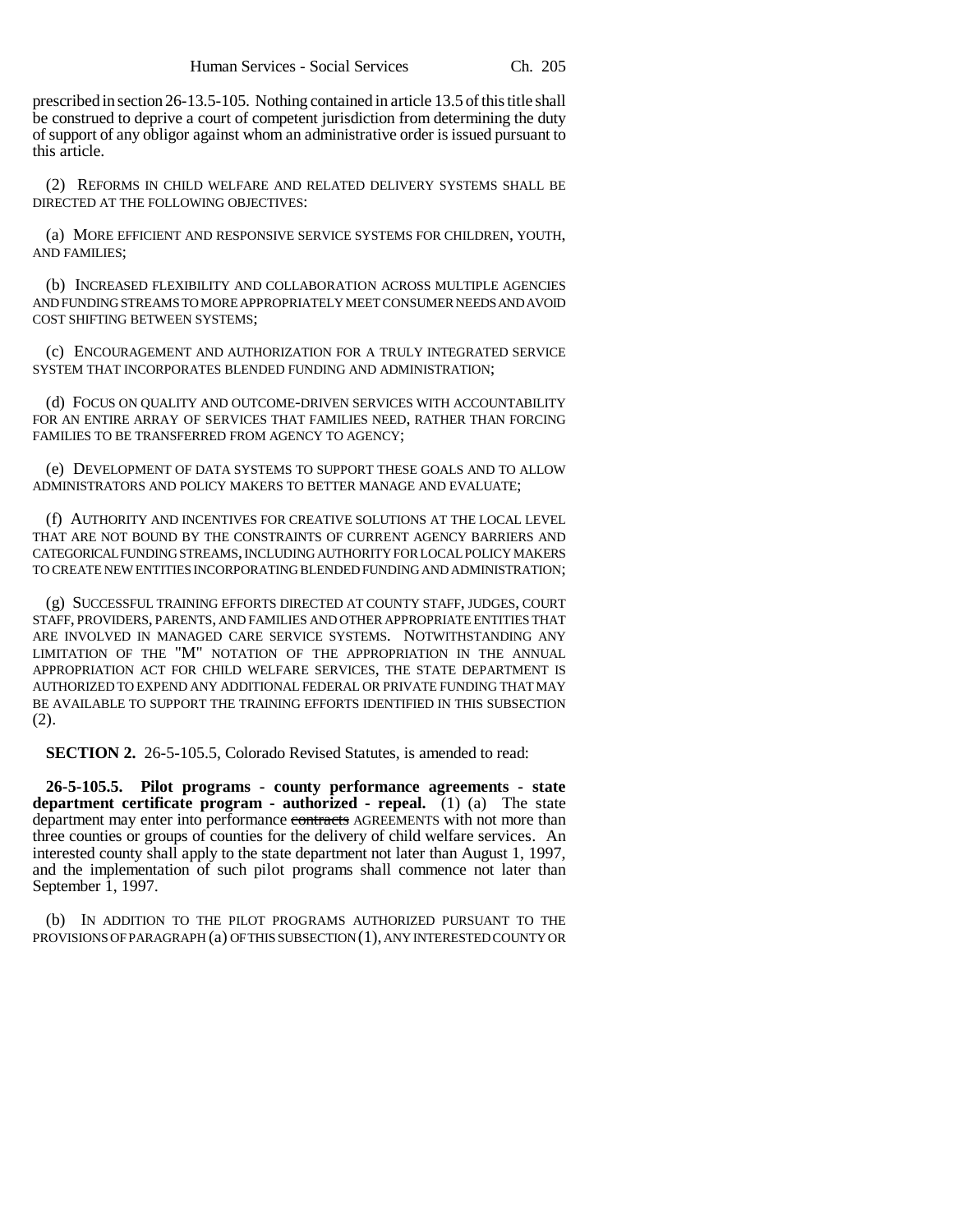GROUP OF INTERESTED COUNTIES MAY APPLY TO THE STATE DEPARTMENT TO BE CONSIDERED AS ADDITIONAL PILOT SITES.ON OR BEFORE AUGUST 1, 1998, THE STATE DEPARTMENT SHALL SELECT UP TO THREE SUCH ADDITIONAL PILOT SITES IN WHICH THE COUNTIES IN SUCH SITES SHALL ENTER INTO PERFORMANCE AGREEMENTS FOR THE DELIVERY OF CHILD WELFARE SERVICES. THE IMPLEMENTATION OF THE PERFORMANCE AGREEMENTS WITH THESE ADDITIONAL COUNTIES SHALL COMMENCE ON OR BEFORE JANUARY 1, 1999. THE STATE DEPARTMENT SHALL GIVE PREFERENCE TO ANY COUNTY THAT APPLIED TO BE CONSIDERED FOR THE PILOT PROGRAM PURSUANT TO THE PROVISIONS OF PARAGRAPH (a) OF THIS SUBSECTION (1) AND REAPPLIES PURSUANT TO THE PROVISIONS OF THIS PARAGRAPH (b). THE STATE DEPARTMENT SHALL ENCOURAGE THE ESTABLISHMENT OF ONE MULTICOUNTY RURAL PILOT SITE.

(c) NO LATER THAN JUNE 30, 1999, THE STATE DEPARTMENT SHALL START TO NEGOTIATE WITH ANY COUNTY THAT IS INTERESTED IN DELIVERING CHILD WELFARE SERVICES PURSUANT TO A PERFORMANCE AGREEMENT AS PROVIDED IN THIS SECTION. IMPLEMENTATION OF A PERFORMANCE AGREEMENT SYSTEM IN SUCH COUNTY SHALL BE COMMENCED ON OR AFTER JULY 1, 2000.

(2) A county that enters into a performance contract AGREEMENT with the state department shall be exempt from the rules of the state department and state board governing the delivery of child welfare services, as such exemptions are identified in the performance contract AGREEMENT.

(3) Any county that has entered into a performance contract AGREEMENT with the state department and underspends the general fund portion of its capped or targeted allocation may use those funds, not to exceed five percent of the general fund portion of its total capped or targeted allocation for child welfare services, to either reduce its county share by the amount of the underexpenditure or spend such moneys on additional services for children in the county. Any balance of the general fund portion of its capped or targeted allocation shall be used for additional services for children in the county.

(3.5) **Evaluation.** (a) THE STATE DEPARTMENT IS AUTHORIZED TO CONTRACT FOR AN EXTERNAL EVALUATION OF THE PERFORMANCE AGREEMENTS AUTHORIZED PURSUANT TO PARAGRAPHS (a) AND (b) OF SUBSECTION (1) OF THIS SECTION. ANY SUCH EXTERNAL EVALUATION SHALL INCLUDE ANY EVALUATION THAT MAY BE REQUIRED IN CONNECTION WITH ANY WAIVER AUTHORIZED PURSUANT TO SECTION 26-5-105.3. CRITERIA FOR AND COMPONENTS OF THE EVALUATION SHALL BE DEVELOPED BY THE STATE DEPARTMENT WITH INPUT FROM THE PILOT COUNTIES AUTHORIZED PURSUANT TO THIS SECTION. THE ENTITY THAT THE STATE DEPARTMENT SELECTS TO PERFORM THE EVALUATION SHALL COMPLETE A PROGRESS REPORT ON THE EVALUATION NO LATER THAN JULY 1, 2000, AND SHALL PROVIDE COPIES OF ITS REPORT TO THE GOVERNOR, THE GENERAL ASSEMBLY, AND THE CHIEF JUSTICE OF THE SUPREME COURT.

(b) THE STATE DEPARTMENT, WITH INPUT FROM THE COUNTIES, SHALL DEVELOP RECOMMENDATIONS FOR STATEWIDE IMPLEMENTATION OF SYSTEM REFORMS FOR THE DELIVERY OF CHILD WELFARE SERVICES. THE PLAN SHALL BE SUBMITTED TO THE GENERAL ASSEMBLY AND THE CHIEF JUSTICE OF THE SUPREME COURT NO LATER THAN DECEMBER 1, 2000. FURTHER STATEWIDE IMPLEMENTATION OF SYSTEMS REFORMS